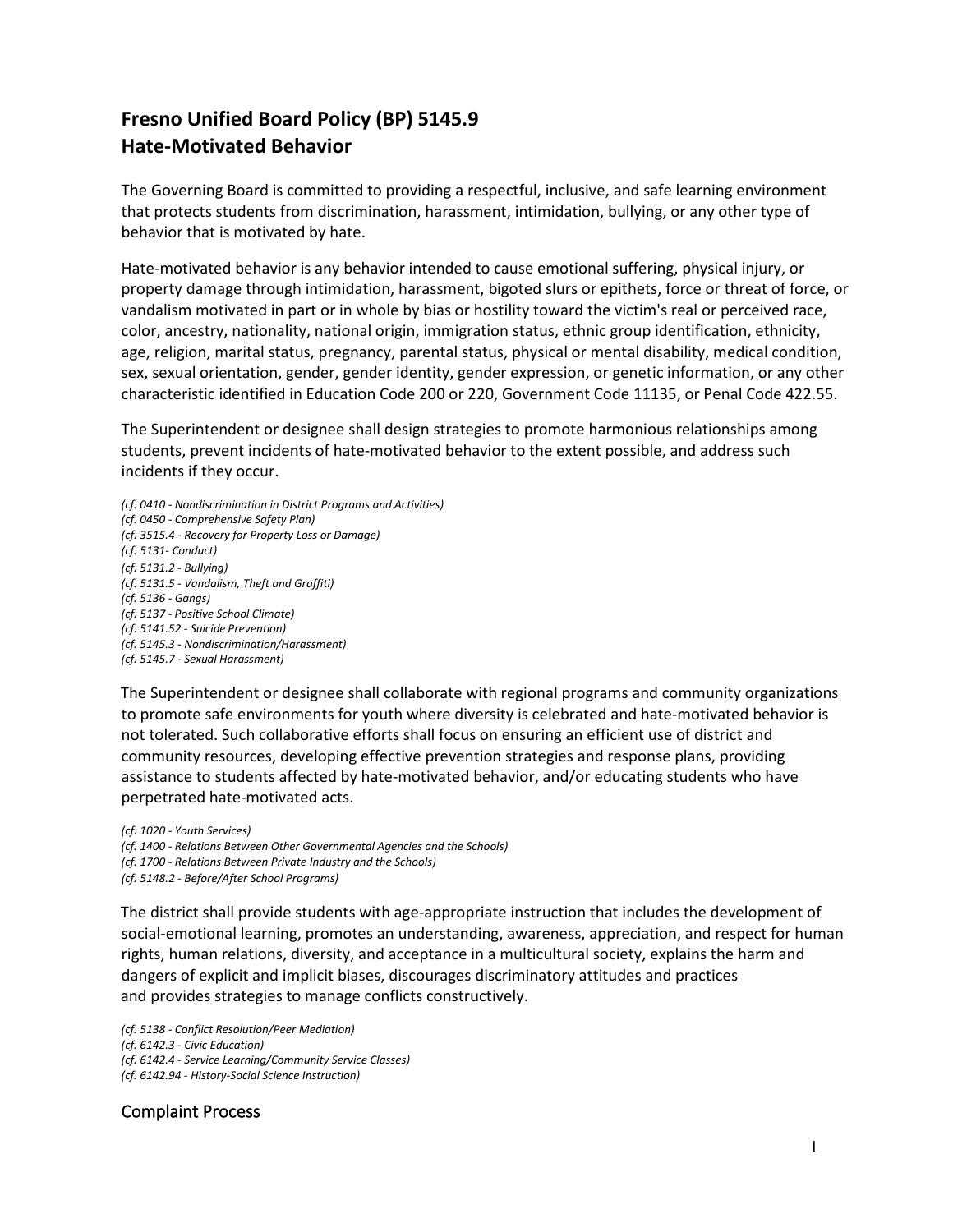A student or parent/guardian who believes the student is a victim of hate-motivated behavior is encouraged to report the incident the principal or designee, a teacher, district compliance officer, or other staff member.

Any complaint of hate-motivated behavior shall be investigated and, if determined to be discriminatory, shall be resolved in accordance with law and the district's uniform complaint procedures specified in AR 1312.3 - Uniform Complaint Procedures or other applicable procedure.

If, during the investigation, it is determined that a complaint is about nondiscriminatory behavior, the principal or designee shall inform the complainant and shall take all necessary actions to resolve the complaint.

*(cf. 1312.1 - Complaints Concerning District Employees) (cf. 1312.3 - Uniform Complaint Procedures) (cf. 5144 - Discipline) (cf. 5144.1 - Suspension and Expulsion/Due Process) (cf. 5144.2 - Suspension and Expulsion/Due Process (Students with Disabilities))*

Any staff member who is notified that hate-motivated behavior has occurred, observes such behavior, or otherwise becomes aware of an incident shall immediately contact the principal, or the compliance officer responsible for coordinating the district's response to complaints and complying with state and federal civil rights laws. As appropriate, they shall also contact law enforcement.

*(cf. 3515.3 - District Police Department) (cf. 5145.11 - Questioning and Apprehension by Law Enforcement)*

As necessary, the district shall provide counseling, guidance, and support to students who are victims of hate-motivated behavior and to students who exhibit such behavior.

## *(cf. 6164.2 - Guidance/Counseling Services)*

The Superintendent or designee shall ensure that the rules prohibiting hate-motivated behavior and procedures for reporting a hate-motivated incident are provided to students, staff, and parents/guardians.

This policy shall be posted in a prominent location on the district's web site in a manner that is readily and easily accessible to parents/guardians and students. (Education Code 234.6)

The Superintendent or designee shall provide staff with training that:

- 1. Promotes an understanding of diversity, equity, and inclusion
- 2. Discourages the development of discriminatory attitudes and practices
- 3. Includes social-emotional learning and nondiscriminatory instructional and counseling methods
- 4. Supports the prevention, recognition, and response to hate-motivated behavior
- 5. Raises the awareness and sensitivity of staff to potentially prejudicial and discriminatory behavior
- 6. Includes effective enforcement of rules for appropriate student conduct

Employees who engage in hate-motivated behavior shall be subject to disciplinary action, up to and including dismissal.

*(cf. 4131 - Staff Development) (cf. 4231 - Staff Development) (cf. 4331 - Staff Development)*